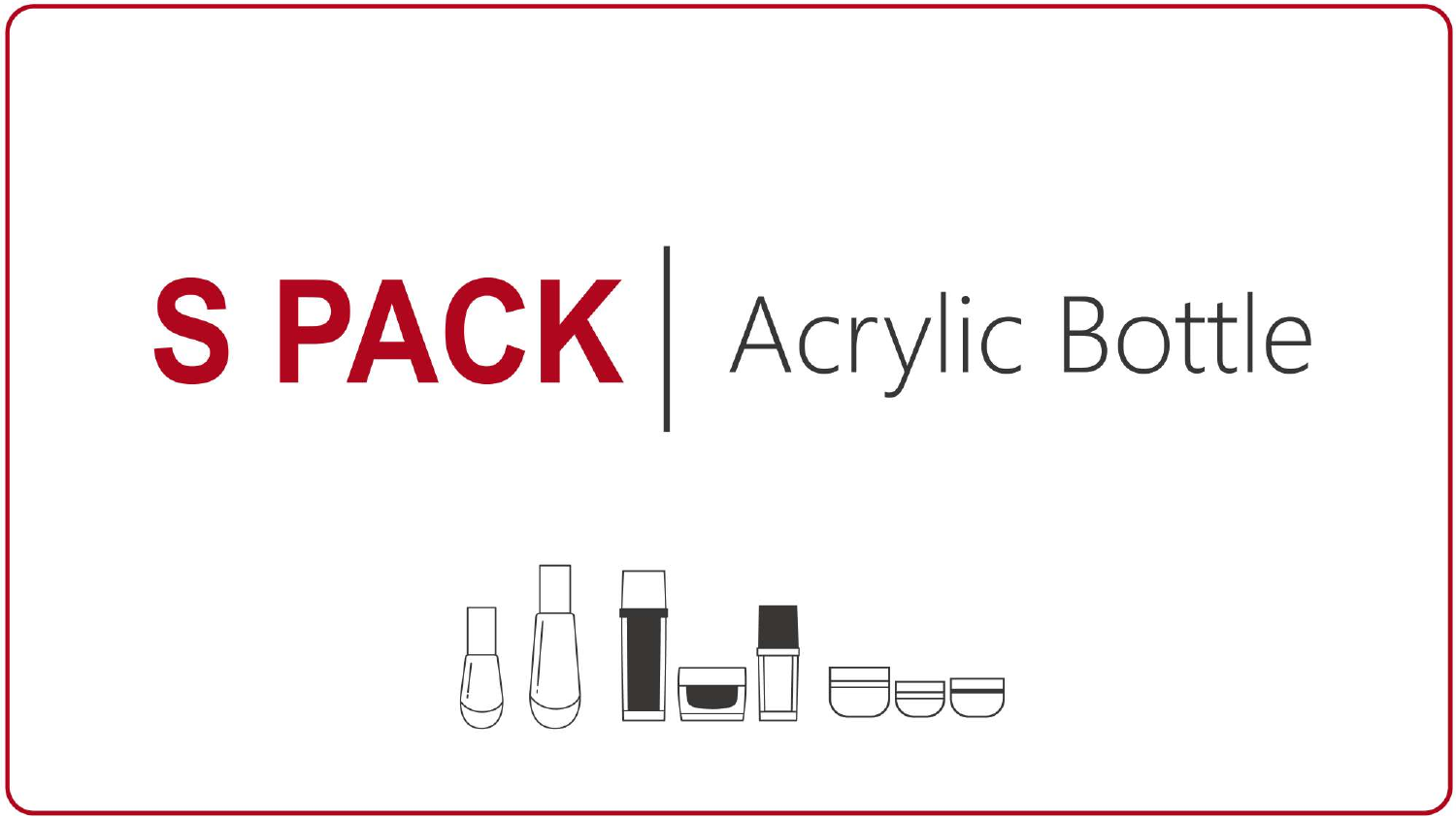#### **SPAČK** Acrylic Lotion Bottle



| Product  |                  |                 |                 |                |
|----------|------------------|-----------------|-----------------|----------------|
| Item No. | <b>WAP100T-1</b> | <b>WAP50T-1</b> | <b>WAP30T-1</b> | <b>WBP120Z</b> |
| Capacity | 100ml            | 50ml            | 30ml            | 120ml          |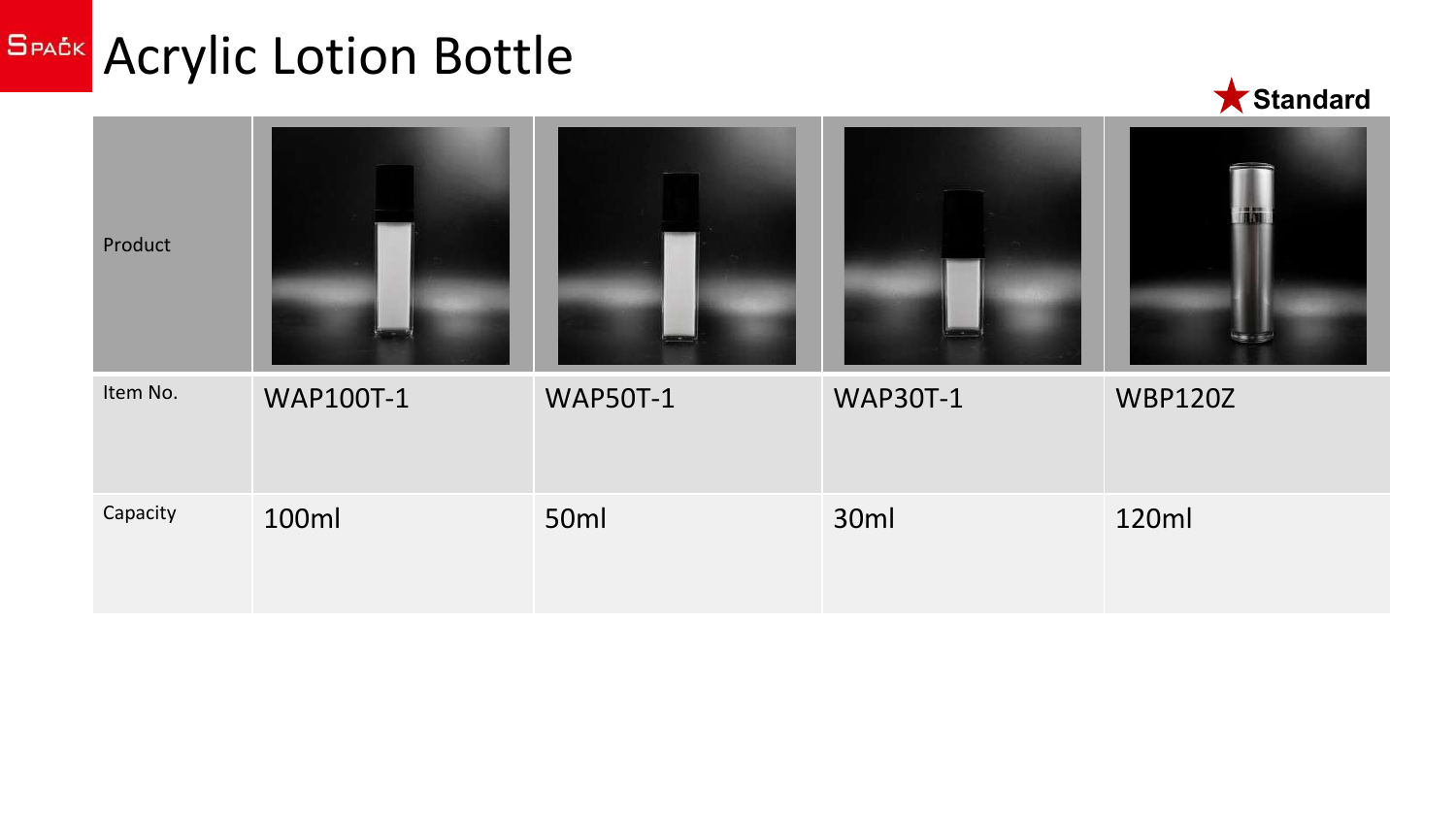### **SPAČK** Acrylic Lotion Bottle



| Product  |                |        |        | <b>The Community</b> |
|----------|----------------|--------|--------|----------------------|
| Item No. | <b>WBP100Z</b> | WBP50Z | WBP30Z | WAP100P              |
| Capacity | 100ml          | 50ml   | 30ml   | 100ml                |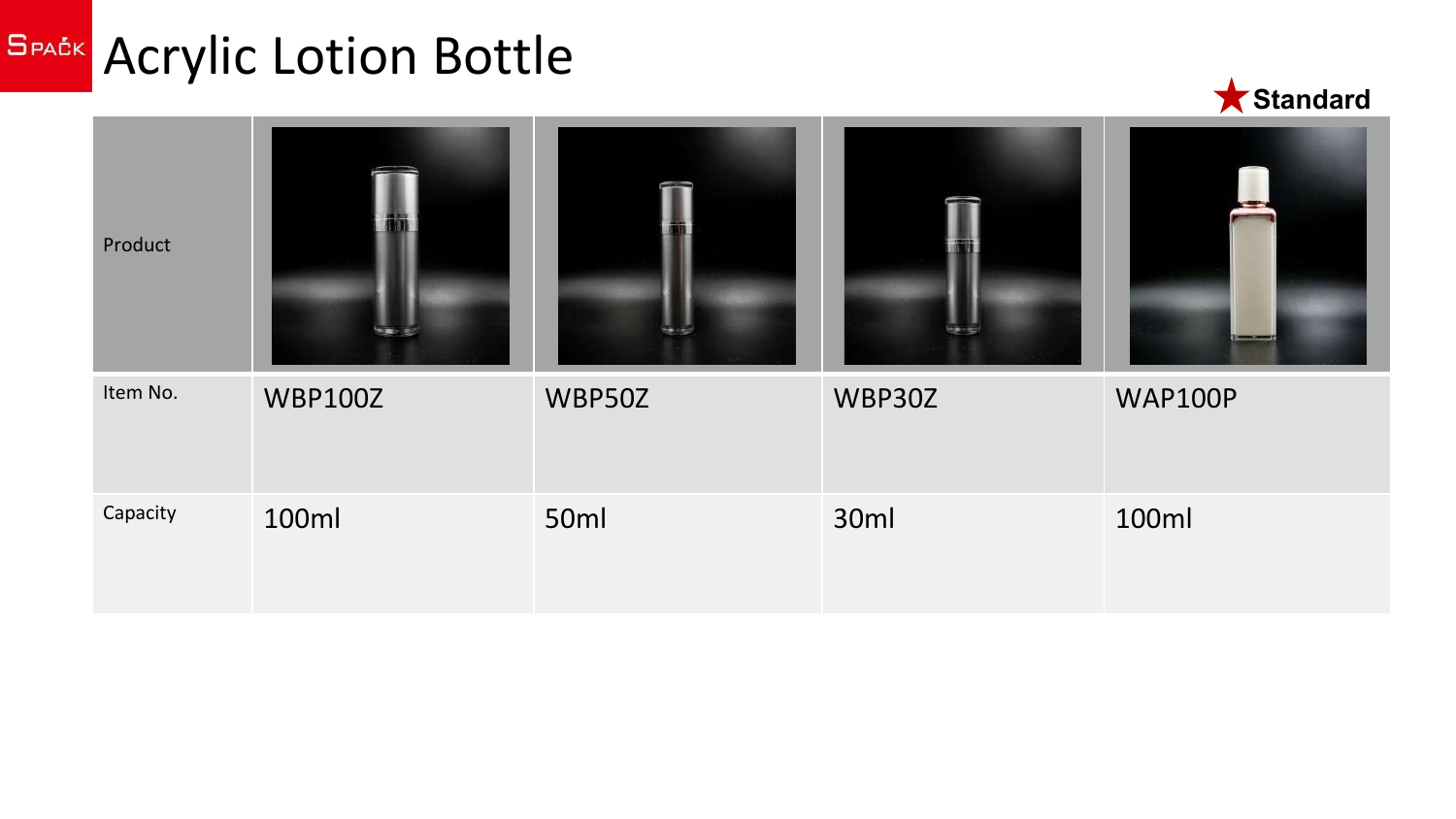#### **SPAČK** Acrylic Lotion Bottle



| Product  |        | <b>Contract Contract Contract</b> |                                                    |  |
|----------|--------|-----------------------------------|----------------------------------------------------|--|
| Item No. | WAP30P | WAP15P                            | BG55T-LP002A20<br>BG35T-LP002A20<br>BG25T-LP002A20 |  |
| Capacity | 30ml   | 15ml                              | 55ml<br>35ml<br>25ml                               |  |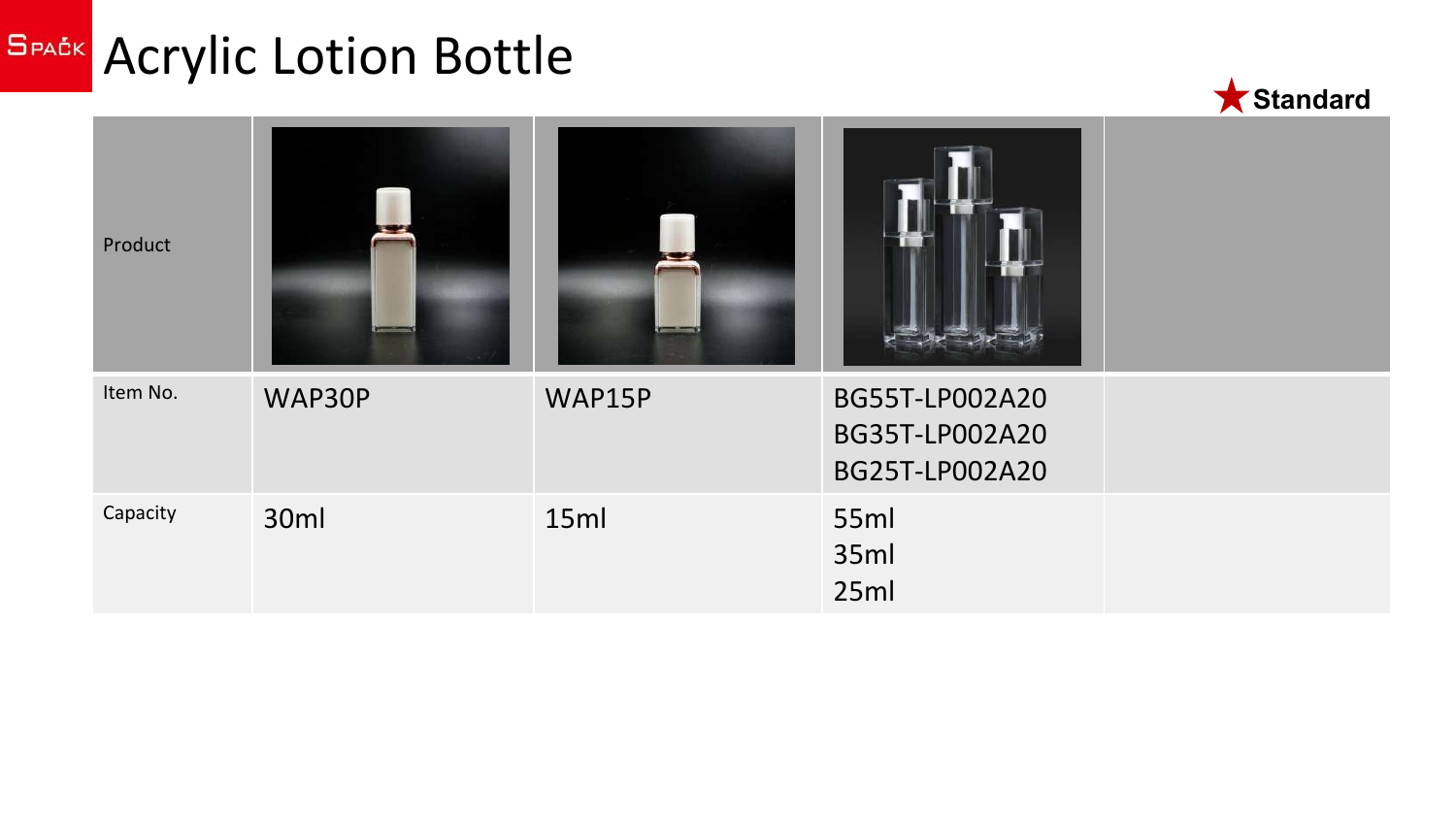



| Product  |       |       |                  |                            |
|----------|-------|-------|------------------|----------------------------|
| Item No. | JP50C | JP30C | WJP50T<br>WJP30T | WJP50Y<br>WJP30Y<br>WJP20Y |
| Capacity | 50ml  | 30ml  | 50ml<br>30ml     | 50ml<br>30ml<br>20ml       |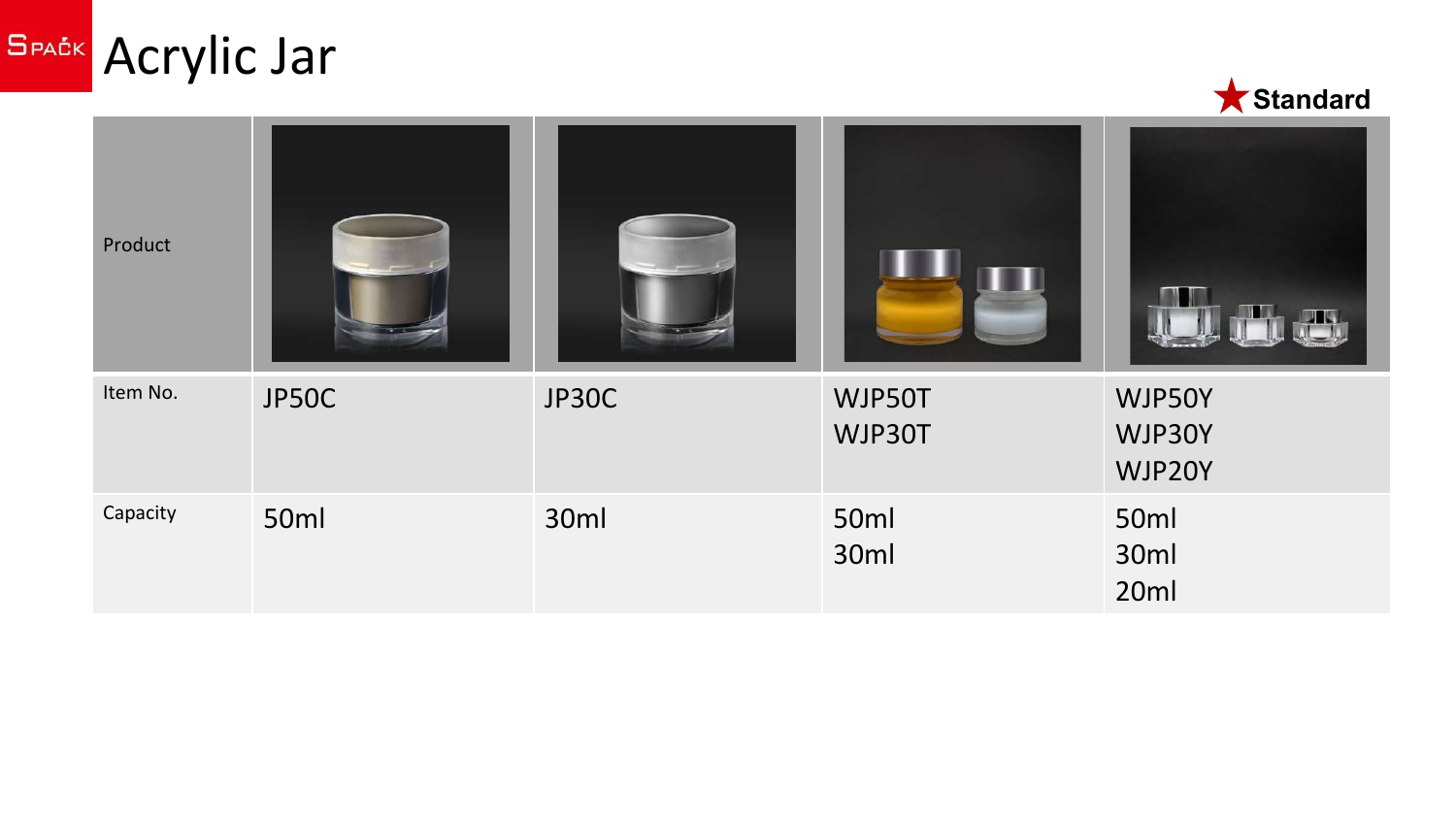



| Product  |                |                                                         |        |        |
|----------|----------------|---------------------------------------------------------|--------|--------|
| Item No. | <b>WJP200X</b> | WJP100X / WJP50X<br>WJP30X / WJP15X                     | WJP50Z | WJP30Z |
| Capacity | $200ml \star$  | 100ml* / 50ml*<br>30ml <sup>*</sup> / 15ml <sup>*</sup> | 50ml   | 30ml   |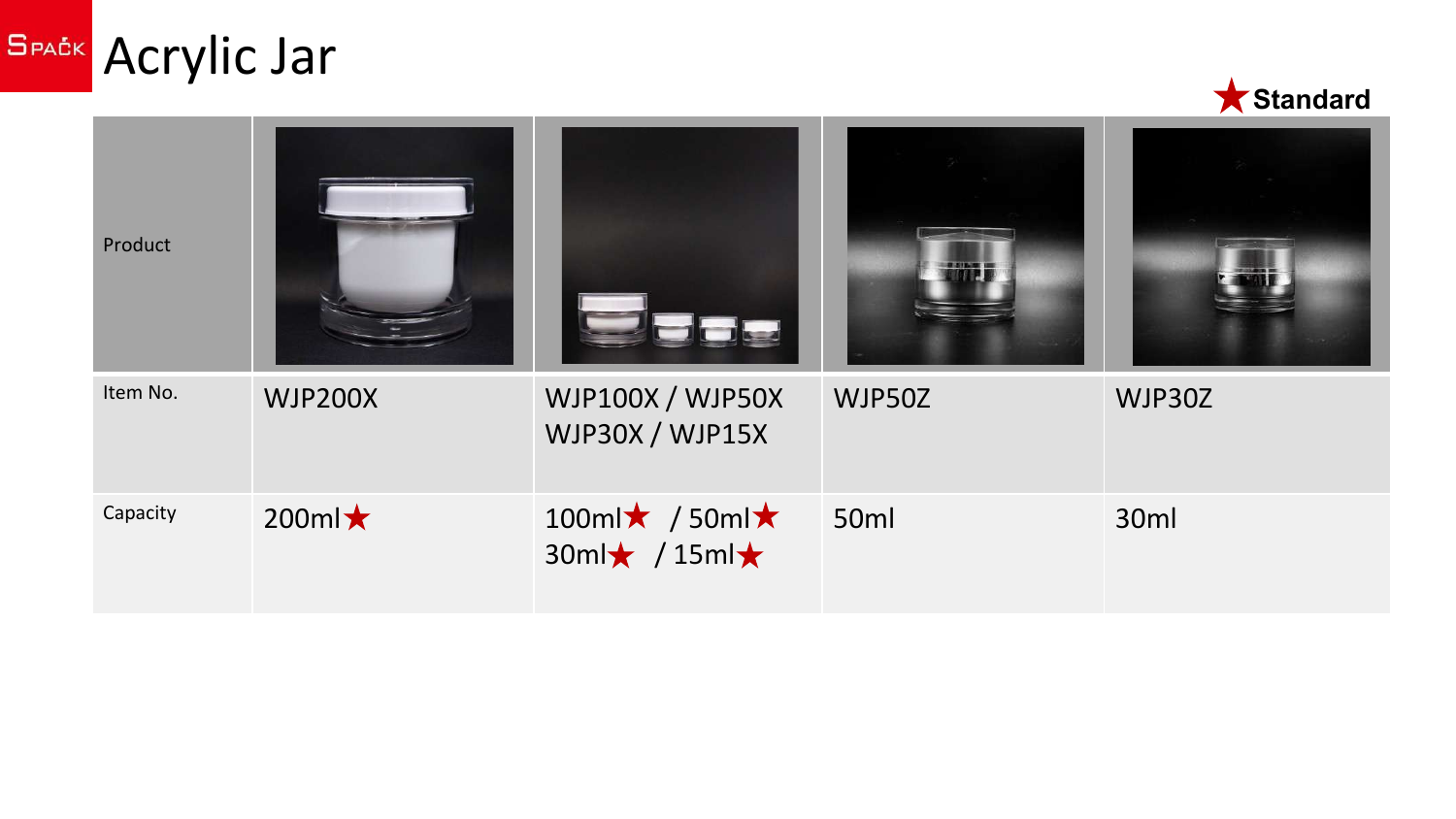



| Product  |        |                 |                 |  |
|----------|--------|-----------------|-----------------|--|
| Item No. | WJP50P | <b>WJP50T-1</b> | <b>WJP30T-1</b> |  |
| Capacity | 50ml   | 50ml            | 30ml            |  |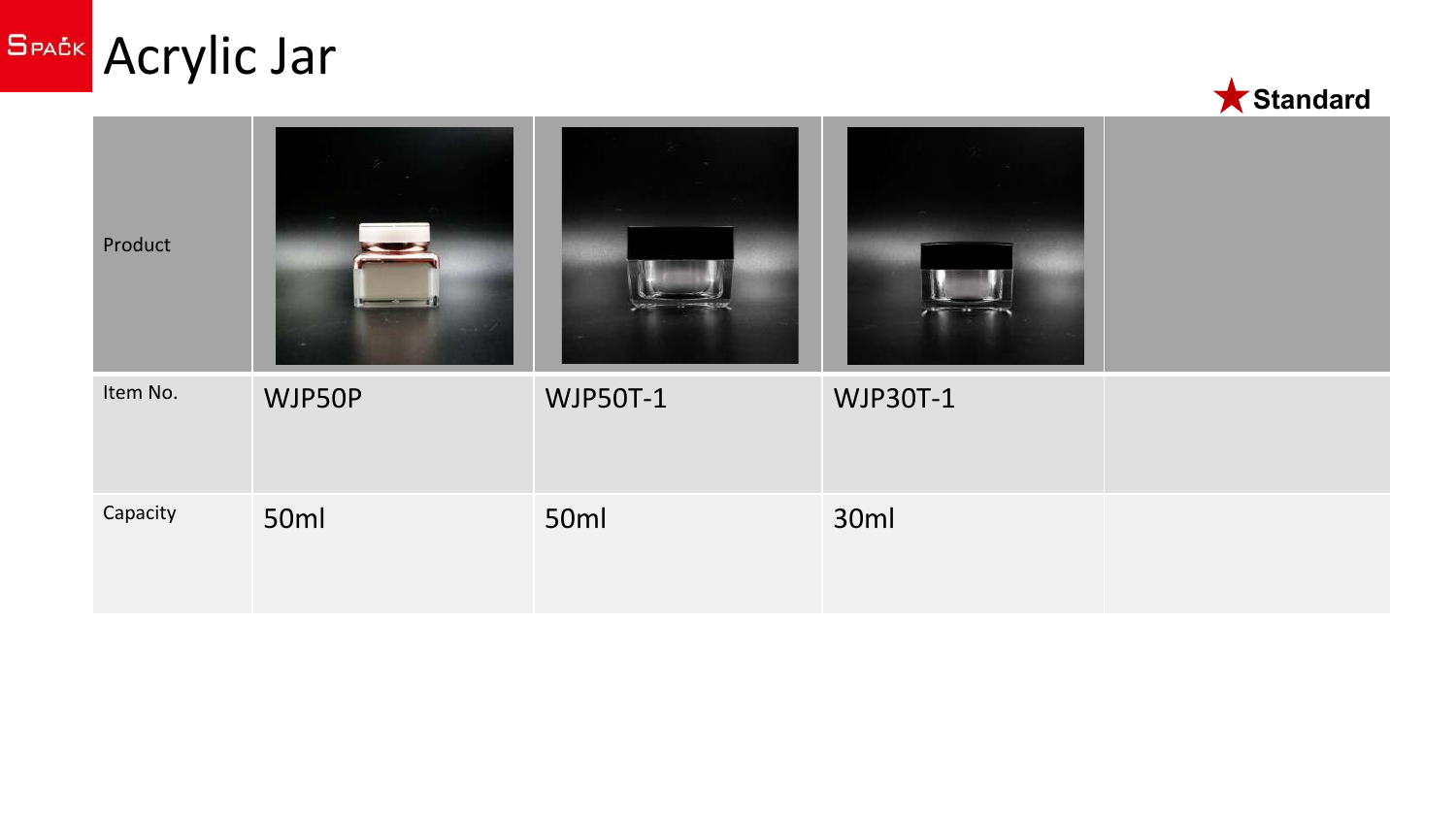

#### Acrylic Bottle Set A

| Capacity         | Suggested<br><b>Products</b> | <b>Closure Option</b>         | <b>Second Treatment</b>  |
|------------------|------------------------------|-------------------------------|--------------------------|
| 30 <sub>ml</sub> | Essence                      | Black Cap/ Pump/Shoulder      | <b>Frosted Treatment</b> |
| 50 <sub>ml</sub> | Lotion                       | Black Cap/ Pump/Shoulder      | <b>Lacquer Treatment</b> |
| 100ml            | Toner                        | Black Cap/ Pump/Shoulder      | Silk Screen Printing     |
| 30q              | Cream                        | <b>Black Cap/White Sifter</b> | <b>Hot Stamping</b>      |
| 50q              | Cream                        | <b>Black Cap/White Sifter</b> | Printing                 |



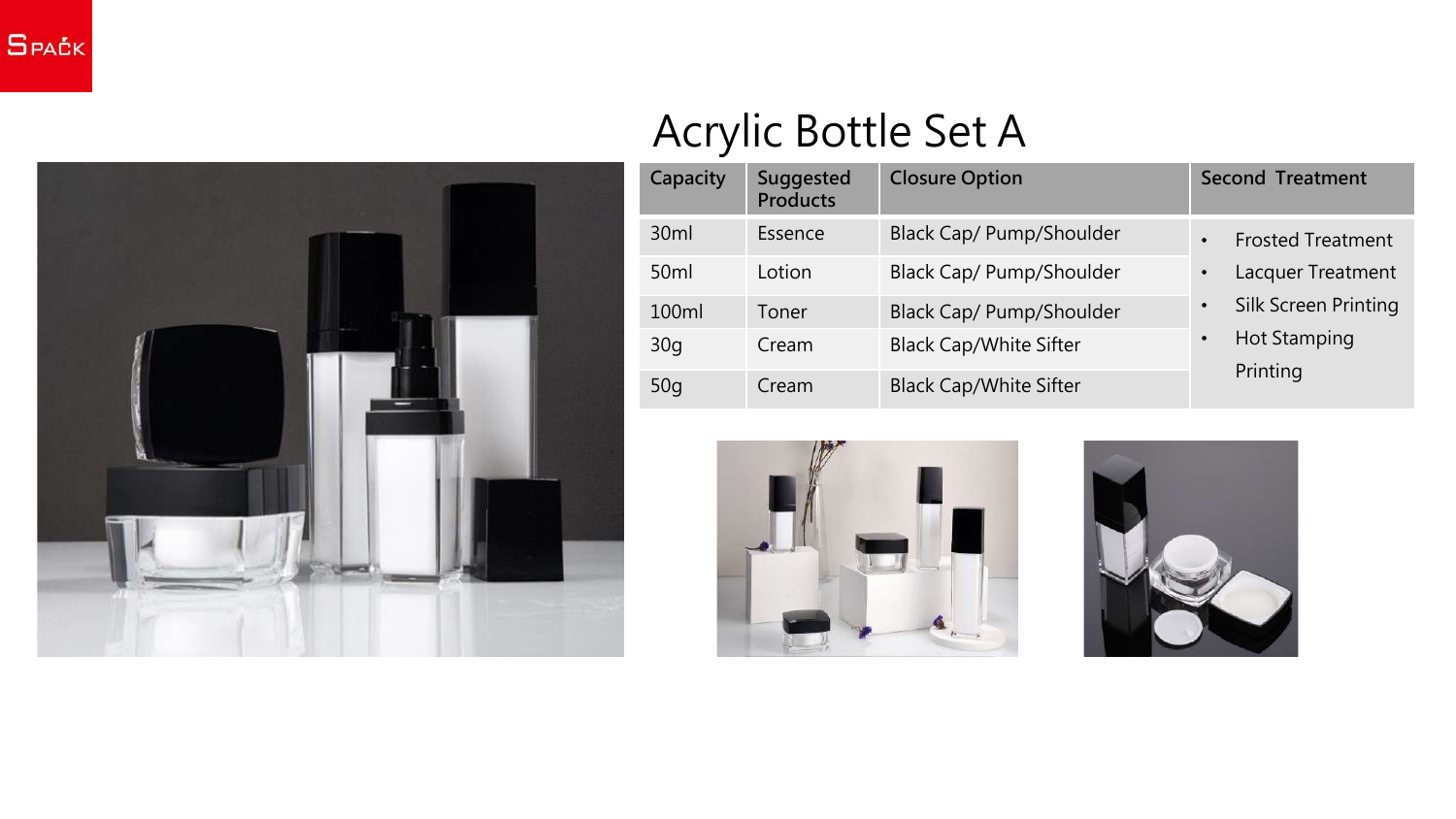

## Acrylic Bottle Set B

| Capacity         | <b>Suggested</b><br><b>Products</b> | <b>Closure Option</b>    | Second<br><b>Treatment</b>   |
|------------------|-------------------------------------|--------------------------|------------------------------|
| 30 <sub>ml</sub> | Essence                             | <b>Shiny Silver Pump</b> | Frosted<br>$\bullet$         |
| 50 <sub>ml</sub> | Lotion                              | <b>Shiny Silver Pump</b> | Treatment<br>Lacquer         |
| 100ml            | Lotion                              | <b>Shiny Silver Pump</b> | Treatment                    |
| 120ml            | Toner                               | Insert                   | Silk Screen<br>$\bullet$     |
| 30q              | Cream                               | <b>White Sifter</b>      | Printing<br>Hot<br>$\bullet$ |
| 50q              | Cream                               | <b>White Sifter</b>      | Stamping<br>Printing         |





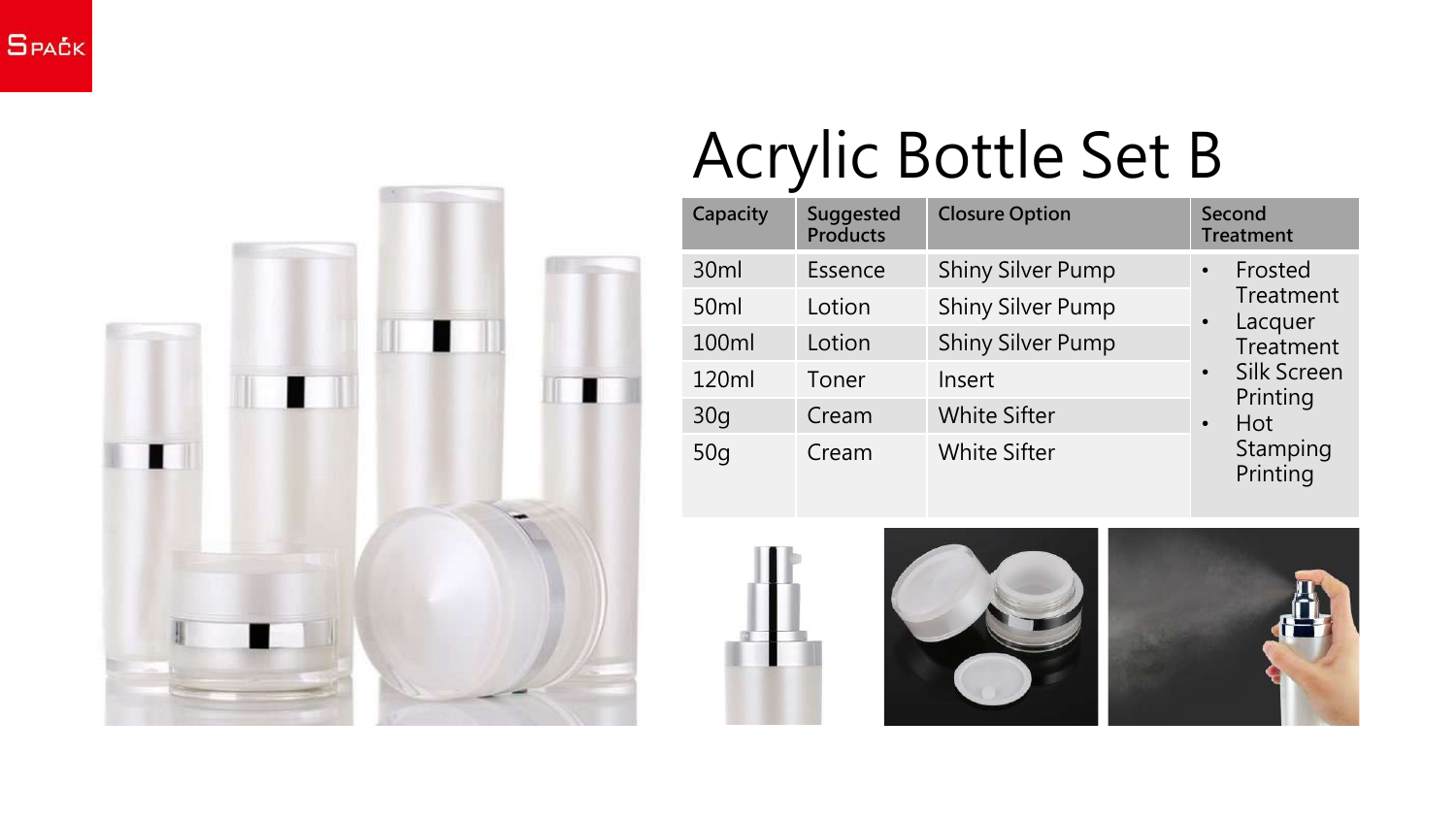



| Capacit<br>y     | Suggested<br><b>Products</b> | <b>Closure Option</b> | Second<br><b>Treatment</b>                   |
|------------------|------------------------------|-----------------------|----------------------------------------------|
| 15ml             | Eye Essence                  | Gold Collar/Shoulder  | Frosted<br>$\bullet$                         |
| 30 <sub>ml</sub> | Essence                      | Gold Collar/Shoulder  | Treatment<br>Lacquer<br>$\bullet$            |
| 50 <sub>ml</sub> | Lotion                       | Gold Collar/Shoulder  | Treatment<br>Silk Screen<br>$\bullet$        |
| 30q              | Cream                        | <b>White Sifter</b>   | Printing                                     |
| 50q              | Cream                        | <b>White Sifter</b>   | <b>Hot Stamping</b><br>$\bullet$<br>Printing |